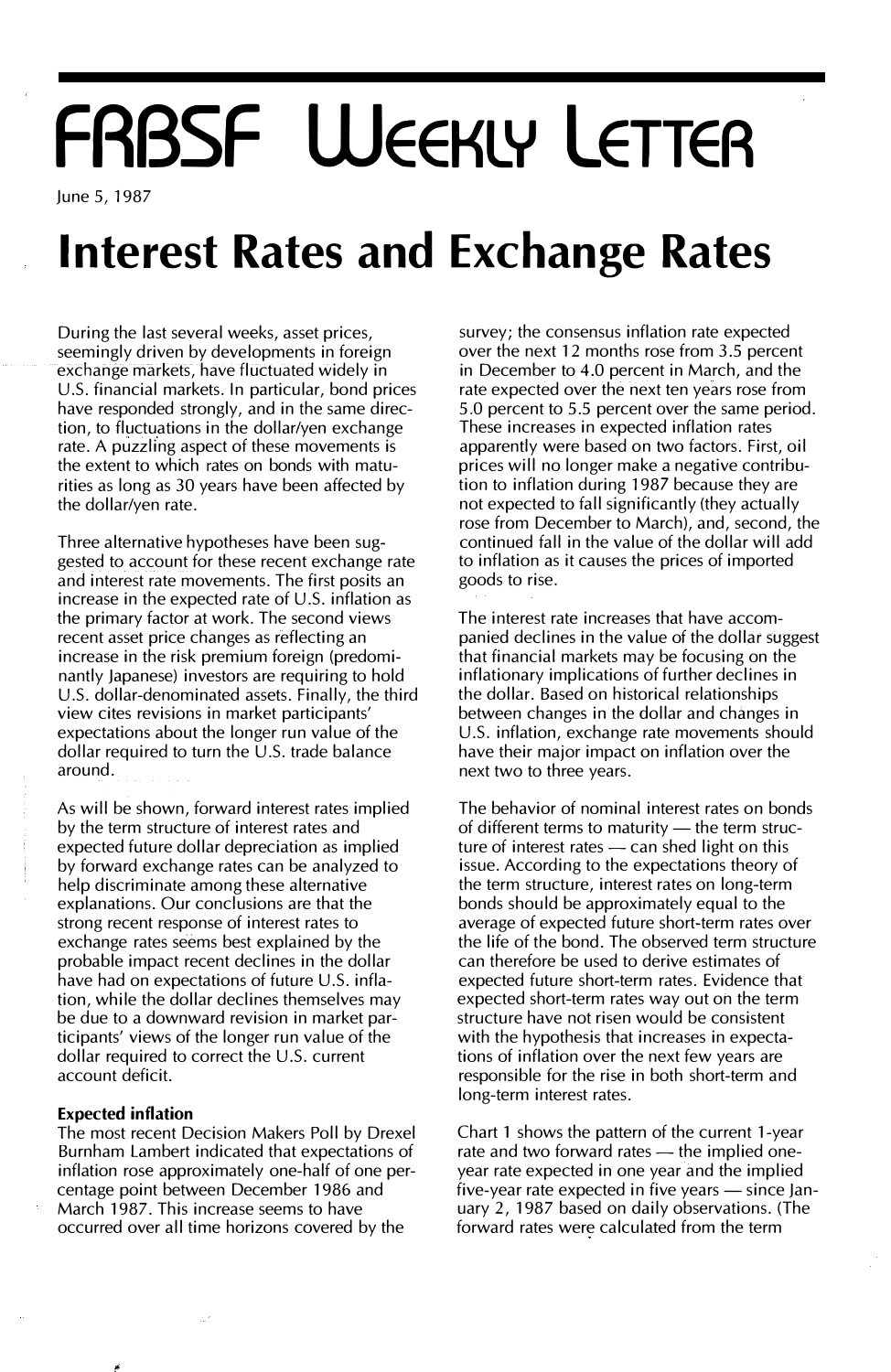## **FRBSF**

structure of interest rates using a duration-corrected linear approximation to estimate the implied expected future rates.)

As Chart 1 shows, since mid-March, both forward rates have risen relative to the current oneyear rate. However, since the middle of April, the one-year rate expected to occur in one year has continued to rise while the other two rates have been relatively flat. This suggests markets recently have come to expect higher interest rates one year from now relative to both current rates and rates five years into the future. Although not shown in the chart, the current five-year rate also has risen during the last two months relative to the five-year rate expected in five years, indicating a greater expected increase in market rates over the next five years than over the period five to ten years from now.

According to the Decision Makers Poll, expected inflation rose about 0.3 percentage points between January and March. This would imply that a rise in nominal interest rates of around 40 basis points would be consistent with unchanged expected after-tax real rates. The actual rise in rates from January to March was between 30 and 40 basis points, suggesting little change over this period in expected real rates. The increase in long-run rates during April, particularly the implied 1-5 year rates, is consistent with a further 0.3-0.4 percentage point rise in expected inflation concentrated within the next few years.

This evidence does seem consistent with the expected inflation story. The recent decline in the dollar should have a significant impact on actual inflation with a lag, so the rise in rates one or two years out on the term structure may reflect the impact of dollar depreciation on expected inflation. However, since a real dollar depreciation  $-$  a fall in the price of U.S. goods relative to that of foreign goods — produces a rise in the equilibrium price /eve/, it is hard to attribute the 90 basis point rise from March 2 to April 30 in the expected twenty year rate, ten years forward, to expected inflation within the next few years. Nevertheless, such difficult-toexplain movements in long-term interest rates and forward rates are not unusual. For example, during 1980-82, long-term rates seemed to respond excessively to the weekly money supply announcements.

#### Risk premium

Great concern has been expressed about the willingness of Japanese investors to continue to accumulate dollar-denominated assets. Some reports have been fearful of a coordinated move by Japanese investors to withdraw funds from the U.S. bond market, perhaps in retaliation for U.S. trade sanctions against Japan. These concerns can be thought of as producing a change in the implicit risk premium between dollar and yen assets. A risk premium change is an alternative explanation for recent exchange rate and interest rate movements.

The interest parity condition linking expected real returns on dollar assets and foreign assets states that arbitrage will force risk-adjusted expected real returns on dollar and yen securities to be equal. A rise in the risk premium Japanese investors require to purchase dollardenominated assets generates an incipient capital outflow in the U.S. Equilibrium is restored by some combination of a rise in the U.S. real interest rates and a fall in the exchange rate sufficient to generate a smaller expected future depreciation.

It seems difficult, however, to reconcile this explanation with the behavior of the term structure discussed earlier. A rise in the risk premium should have its main effect on short-term interest rates, not long-term rates. Since the U.S. economy is much larger than Japan's, the main longrun adjustment should work through a fall in Japanese interest rates, not a rise in U.S. rates. Thus, while all rates might rise, the yield curve should become flatter, or even downward sloping, as short rates rise relative to long rates. However, one-year rates expected in one to two years are the ones that have risen the most.

The risk premium argument implies that the dollar must fall in order to generate an increase in the expected rate of future appreciation or at least a smaller expected rate of depreciation. This means that the spot exchange rate for the dollar should decline more than the expected future value of the dollar. Forward exchange rates can be used to test this implication.

Chart 2 presents the expected rate of depreciation of the dollar versus the yen as implied by the 6-month and 12-month forward rates, i.e., the rates expected over the next 6 months and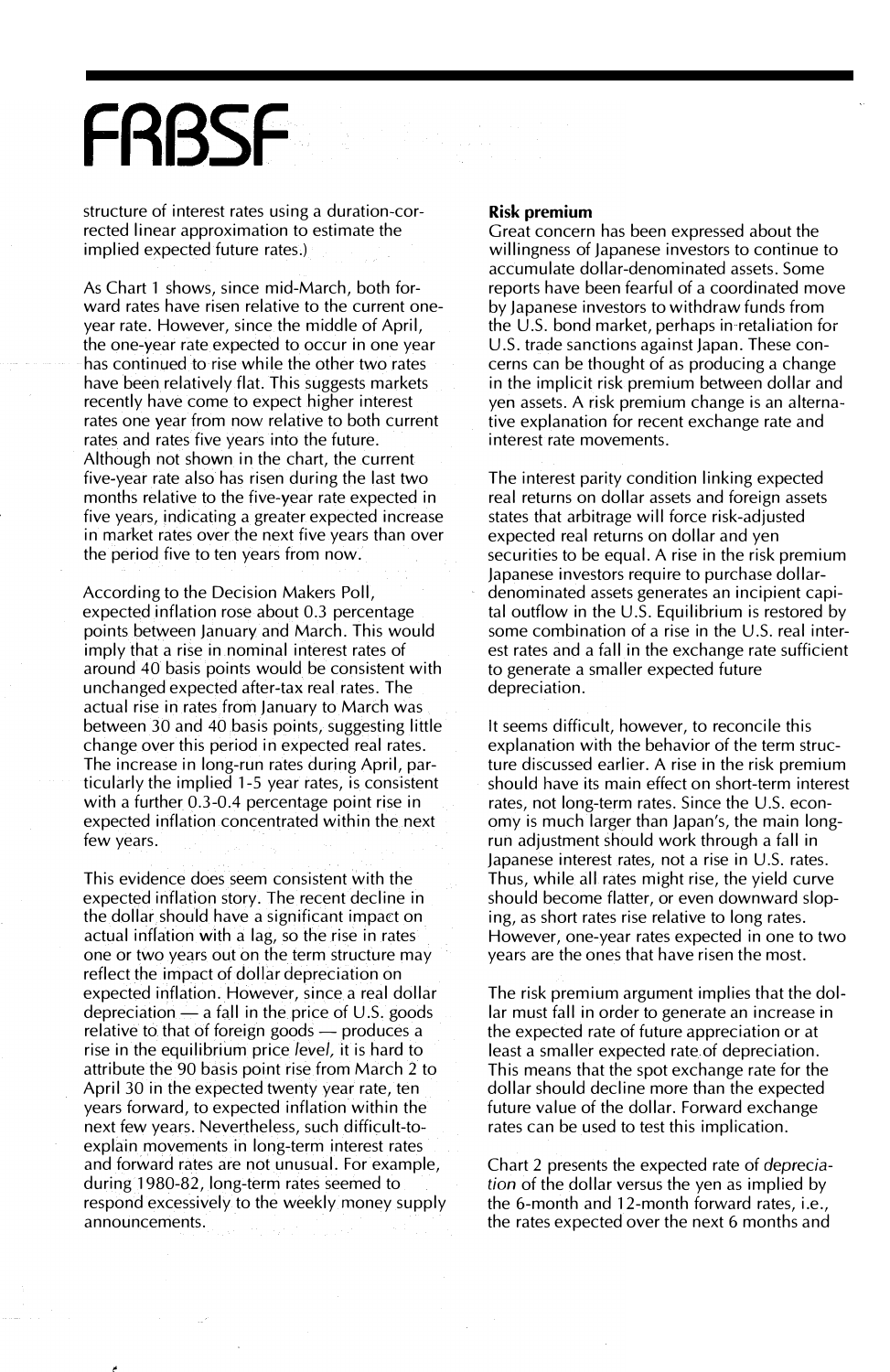



over the 6-month period after the next six months. Contrary to the risk premium story, forward rates have fallen more than the spot rate, producing an increase in the expected rate of depreciation beyond six months. Of particular interest is the fact that the rate of depreciation expected over the next six months has risen less than the rate expected over the period from six to twelve months ahead. This seems most consistent with an expected rise in future inflation as prices adjusted with a lag to recent dollar declines.

#### Equilibrium exchange rates

John Campbell and Richard Clarida have recently argued that exchange rate fluctuations tend to be predominantly fluctuations in the long-run equilibrium expected exchange rate. Thus, a possible explanation for the recent decline in the value of the dollar is that the decline reflects a fall in market participants' assessment of the long-run equilibrium value of the dollar.

The recent focus on the bilateral trade deficit with Japan may have lowered the market's estimate of the value of the dollar necessary to eliminate the U.S. trade deficit. A fall in the expected equilibrium exchange rate will produce an approximately equal fall in the current exchange rate. It could also generate expectations of further depreciation and depress bond and stock prices in the U.S.

This explanation might also be consistent with the evidence from the forward exchange markets, which suggests that less depreciation was expected over the next six months than over the six months after that. This would also seem to fit with the term structure evidence since interest rates would be expected to rise to offset the expected greater depreciation. However, the explanation does not seem consistent with the observed rise in interest rates on 20-year and 30 year bonds.

#### Conclusion

An examination of the forward interest rates implied by the term structure and the expected change in the value of the dollar implied by the forward exchange market yields two findings: 1) while interest rates across the term structure have risen, the greatest increases appear to be concentrated in the one-year rates expected one and two years in the future, and 2) during March and April, the expected rate of depreciation expected over the next six months increased less than did the rate of depreciation expected over the following six months.

These forward interest rate and expected exchange rate movements seem most consistent with the hypothesis that recent dollar declines are expected to produce a rise in the rate of inflation, particularly over the next one to two years. A rise in expected inflation due to the dollar decline cannot, however, explain why the dollar has fallen. One explanation that appears consistent with the observed asset price movements attributes the fall in the value of the dollar to a fall in market participants' expectations of the long-run equilibrium value of the dollar resulting from the unexpectedly persistent U.S. current account deficit.

#### Carl E. Walsh

Opinions expressed in this newsletter do not necessarily reflect the views of the management of the Federal Reserve Bank of San Francisco, or of the Board of Governors of the Federal Reserve System. Editorial comments may be addressed to the editor (Gregory Tong) or to the author .... Free copies of Federal Reserve publications can be obtamed from the Pubhc Information Department, Federal Reserve Bank of San Francisco, P.O. Box 7702, San Francisco 94120. Phone (415) 974-2246.